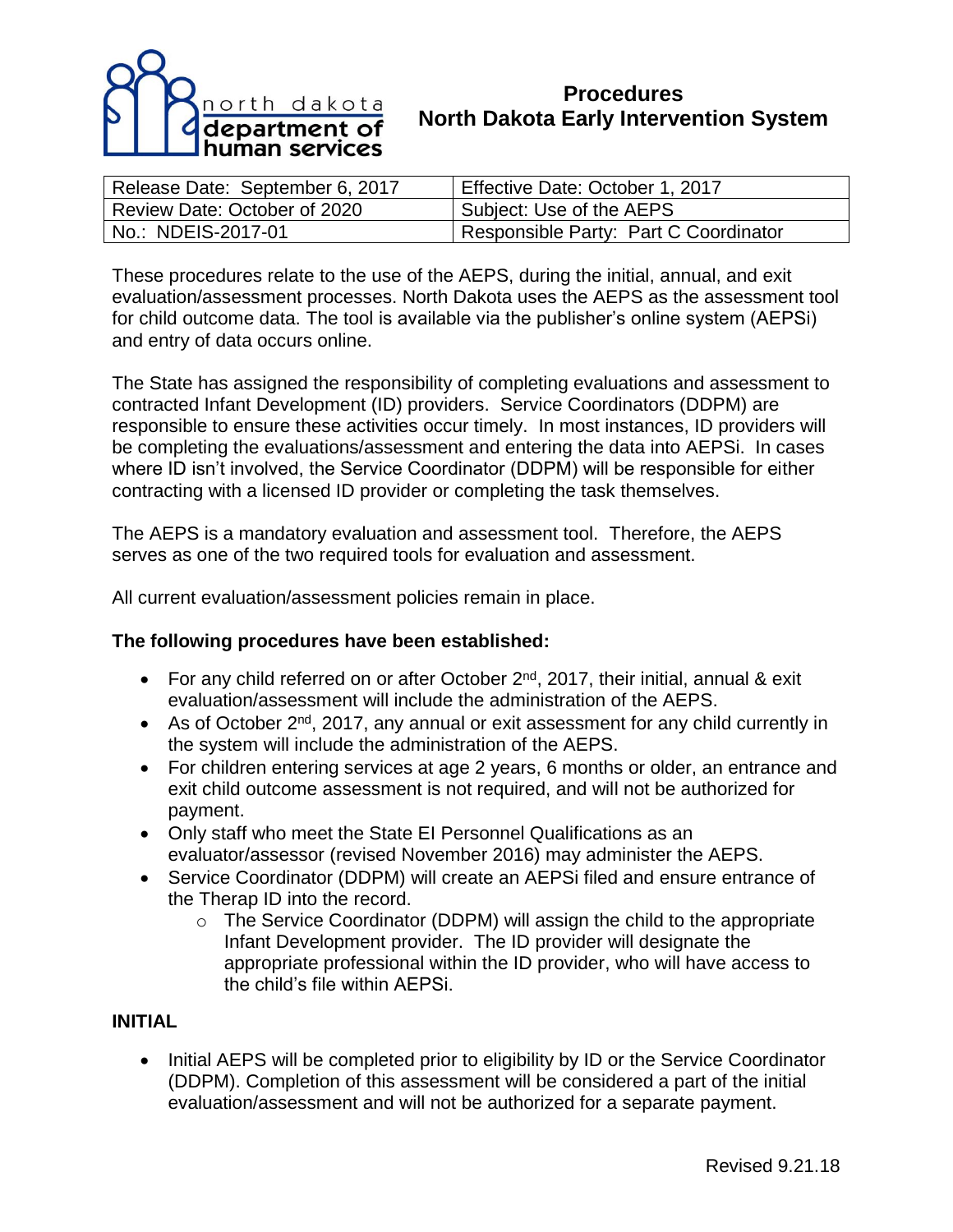- AEPS is required to be completed for all kids that require evaluation & it must be done by eligibility. For those where assessment is needed, it must be completed prior to the IFSP.
- The initial AEPS must be entered into AEPSi within seven calendar days of eligibility by ID or the Service Coordinator (DDPM). For those where assessment is needed, the initial AEPS must be entered into AEPSi no later than seven calendar days of the initial IFSP meeting by ID or the Service Coordinator (DDPM).
- After the entry into AEPSi of an initial evaluation, the PEIP selects the button which indicates inclusion in Part C data reports.
- For those who are not found eligible, the AEPS **will not** be entered into AEPSi. The paper copy will be retained within the child's record at either the ID provider or DD unit, whichever completed the evaluation.

# **ANNUAL**

- The annual assessment must include the administration of an AEPS. Annual assessments must be completed and entered by ID or the Service Coordinator (DDPM) into the AEPSi with seven calendar days prior to the annual IFSP meeting.
- The button which indicates inclusion in Part C data reports is not selected for the annual assessment.

## **EXIT**

- The AEPS is the only required exit assessment and must be completed for all children who have been receiving services for at least six months by ID or the Service Coordinator (DDPM). No additional parental consent is required for the exit assessment.
	- o The assessment cannot be completed earlier than 30 calendar days prior to the child's third birthday or after the child turns three. To ensure payment for the exit assessment, the AEPS data must be entered into AEPSi no later than the day before the child's third birthday.
	- $\circ$  If a child is exiting the program before age three and the exit date is known, the assessment cannot be completed earlier than 30 calendar days prior to the known exit date. To ensure payment for the exit assessment, the AEPS data must be entered into AEPSi within seven calendar days of their exit
	- $\circ$  If a child exits services unexpectedly, the exit assessment must be completed within 30 calendar days of their exit. To ensure payment for the exit assessment, the AEPS data must be entered into AEPSi within seven calendar days of completion of the exit assessment.
- After the entry into AEPSi of an exit assessment, the PEIP selects the button which indicates inclusion in Part C data reports.